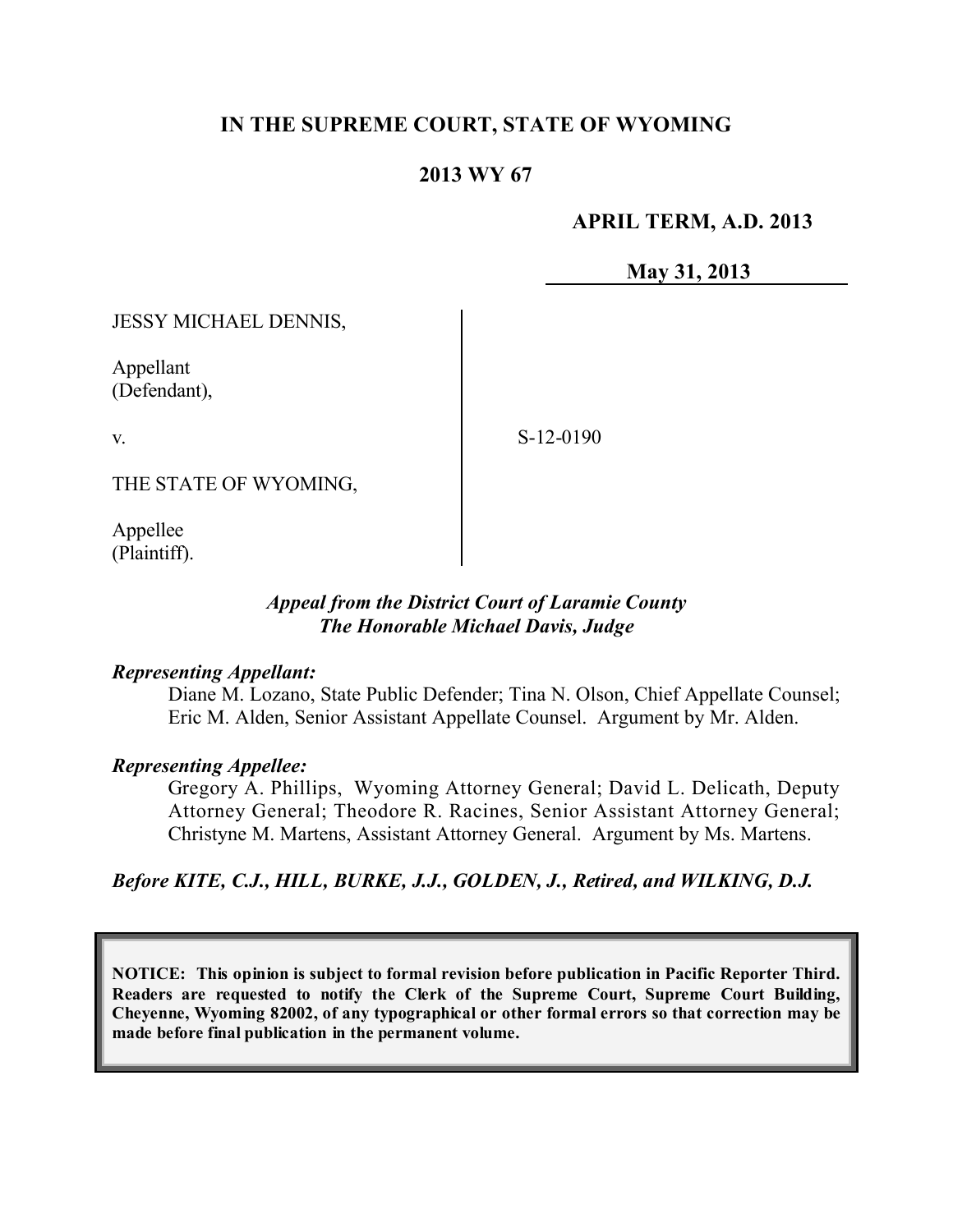### **WILKING, District Court Judge.**

[¶1] A jury convicted Jessy Michael Dennis (Dennis), of aggravated burglary in violation of Wyo. Stat. Ann.  $\S 6-3-301(c)(i)$  (LexisNexis 2011). Dennis now appeals his conviction. He contends there was insufficient evidence of a *corpus delicti* and no evidence was presented to contradict the innocent intent expressed in his extrajudicial statements. He also argues the district court erred by declining his proposed specific intent instruction and adopting instructions that did not adequately explain the elements of aggravated burglary. We affirm.

### **ISSUES**

- [¶2] The State adequately describes the issues presented to the Court:
	- I. Wyoming law requires independent proof of *corpus delicti* before an admission can be considered as evidence supporting a conviction. Dennis admitted he entered the victims' unlocked home and took a pistol, which he later returned. The victims testified consistently with that admission--that someone entered their home without permission and removed a pistol. Did this testimony provide sufficient corroboration of Dennis' admissions so that the jury could consider those admissions and so that the jury's guilty verdict was supported by sufficient evidence?
	- II. The test for jury instructions is whether they "leave no doubt as to the circumstances under which the crime can be found to have been committed." The district court gave jury instructions about aggravated burglary that closely tracked the applicable statutory language, and Dennis agreed at trial that those instructions correctly stated the law. However, he proposed an additional instruction on the specific intent element of aggravated burglary which the court refused because it was repetitive and confusing. Did the court adequately instruct the jury on the elements of aggravated burglary?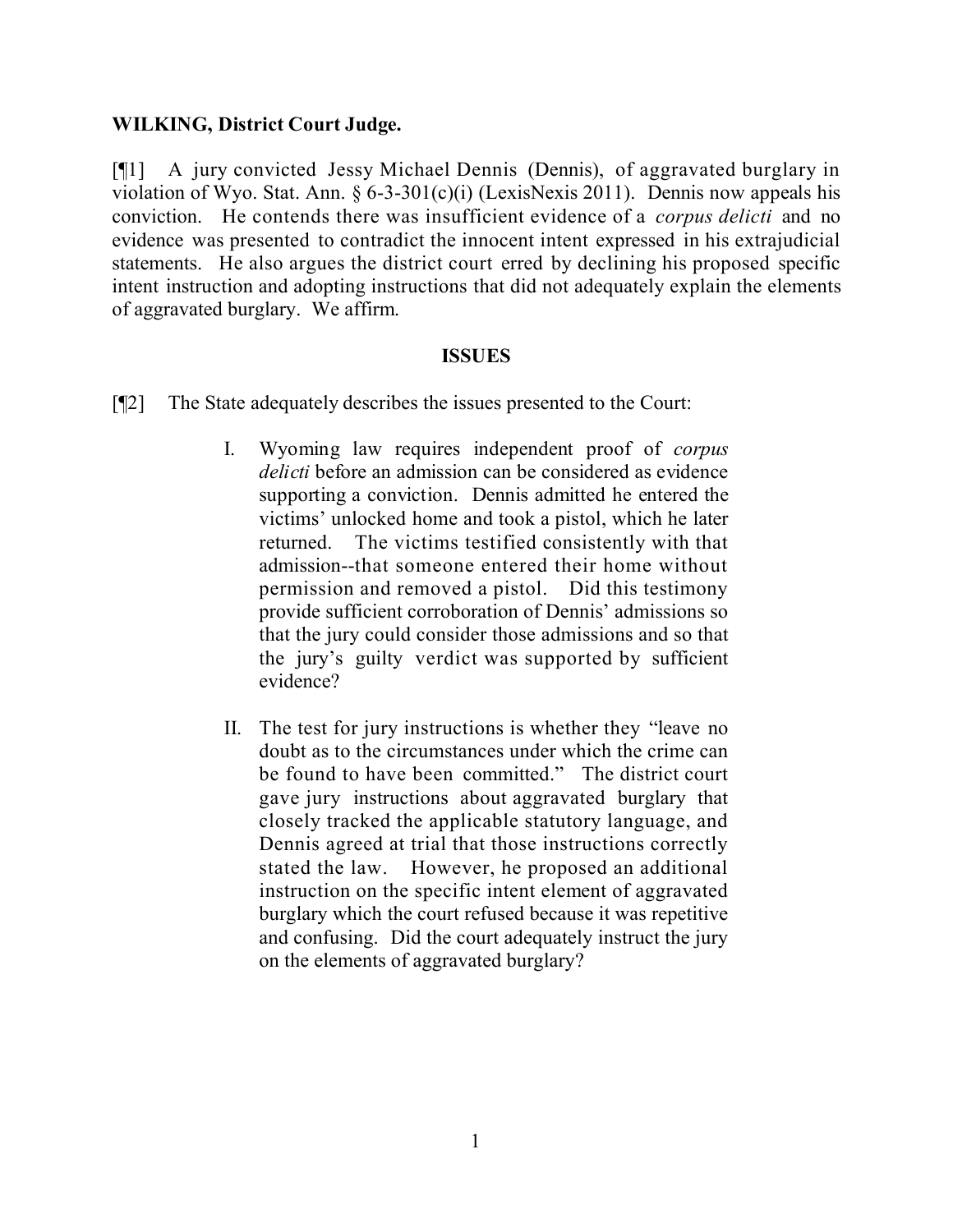## **FACTS**

## **A. Evidence at Trial**

[¶3] On June 28, 2011, the State charged Dennis with aggravated burglary in violation of Wyo. Stat. Ann.  $\S 6-3-301(c)(i)$ . Dennis' trial began on February 6, 2012, and the jury returned a guilty verdict on February 7, 2012. The prosecution presented four witnesses-- Janelle Johnson, Brady Johnson, Star Jones,<sup>1</sup> and Deputy Brandi Wagner of the Laramie County Sheriff's Department. Dennis did not testify on his own behalf.

[¶4] Janelle and Brady Johnson testified that they met Dennis at church and became friends in 2010. The Johnsons were aware of Dennis' troubled past when they befriended him. During the course of their friendship, the Johnsons invited Dennis to their home several times. Their home was located approximately ten miles outside of Cheyenne, Wyoming. Mr. Johnson also had a construction business with Dennis.

[¶5] Star Jones was a mutual friend of Dennis and the Johnsons. Jones testified that on May 26, 2011, Dennis met with her after work at a local restaurant in Cheyenne. Dennis appeared happy at lunch and showed Jones pictures of his baby. He told Jones he knew the Johnsons usually kept their home unlocked, and that he went to their home when he knew Mr. Johnson was out of town and Mrs. Johnson was at work. Once there, he entered the home and removed an item from underneath the Johnsons' bed. After leaving the home, Dennis told Jones he drove his truck "out to the middle of nowhere," because he was "really distraught," and he "was just going to take care of it, and that he wouldn't have to deal with it anymore." During this explanation, Dennis put his hand under his chin, and gestured, stating he "was going to end it all."

[¶6] Dennis told Jones that he changed his mind about "ending it all" and tried to return the item he had taken from the Johnsons' home, but found their house was locked. He asked Jones if she could return the item for him. Jones had never been in the Johnsons' home, so Dennis had to explain where the item should be returned, and he drew a layout of the home for her. Jones refused the request and offered instead to inform the Johnsons that Dennis needed to speak with them so he could settle the matter himself. During the May 26, 2011, conversation with Jones, Dennis never explicitly identified the item he had taken from the Johnsons' home. Jones testified she assumed it was a gun and that Dennis had waited a day or two after taking it before he attempted to return it.

[¶7] On the evening of May 27, 2011, Jones and the Johnsons attended a movie together. Afterwards, Jones told the Johnsons that they should contact Dennis, as he needed to speak with them. After Jones and the Johnsons exchanged several text

 <sup>1</sup> The record refers to "Star Jones and Star Polley." Star Polley married between the time of the incident and trial and changed her name as a result. The Court will refer to her as Star Jones or Jones.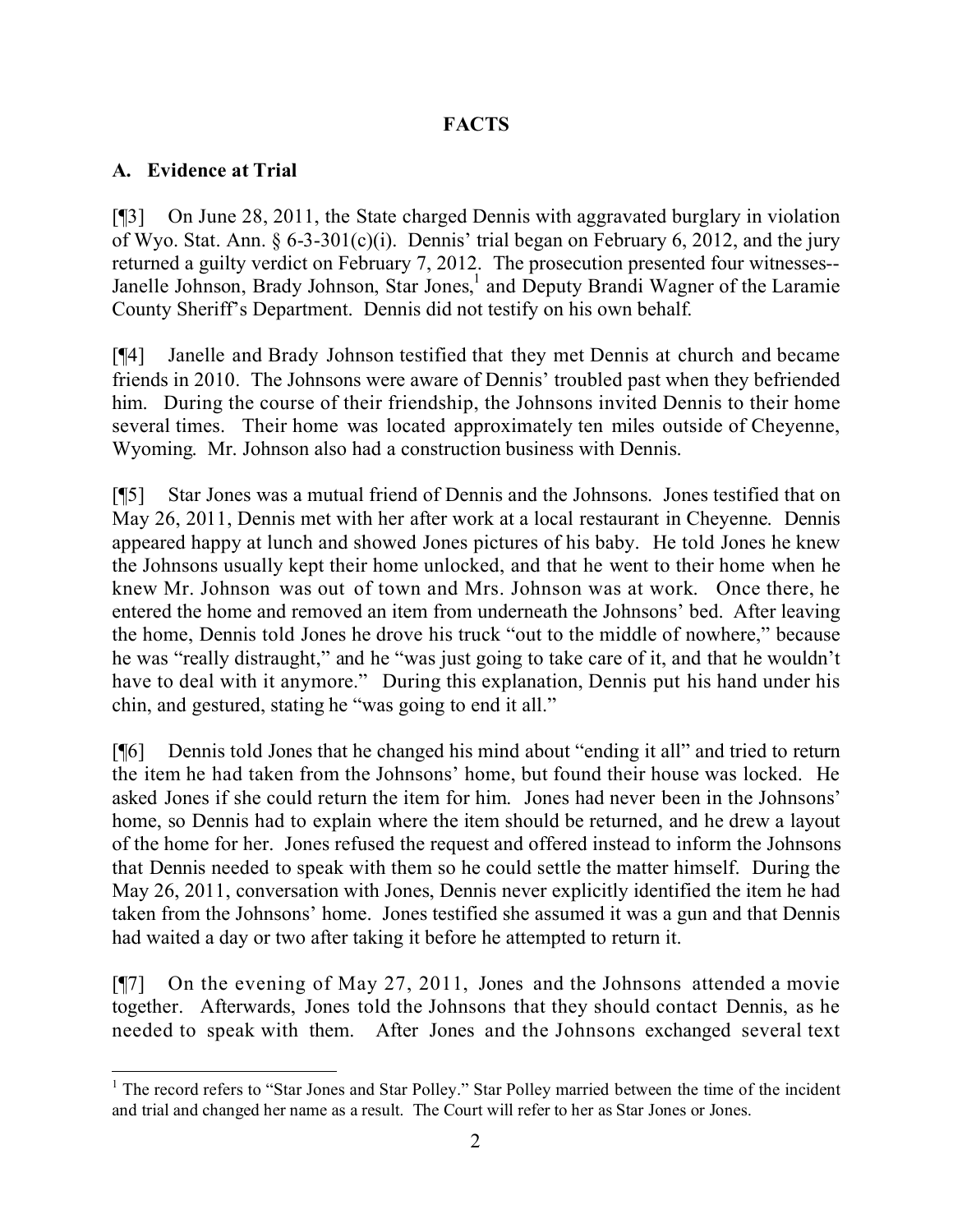messages, it became clear that Dennis had taken something from under the bed in the Johnsons' home. Jones indicated she did not know what the item was, but knew it belonged under their bed. From this, the Johnsons knew the missing item was likely a pistol, as it was the only item they kept beneath the bed.

[¶8] When the Johnsons arrived home, they checked underneath their bed and discovered Mrs. Johnson's Ruger pistol was missing. The pistol was a gift from Mrs. Johnson's father, which she kept underneath her side of the bed for protection. The Johnsons kept the pistol in that location so it could not be seen when the bedroom was entered. The Johnsons had not given anyone, including Dennis, permission to enter their home or to move the pistol.

[¶9] The Johnsons reported the matter to the Laramie County Sheriff's Department and continued to search for the pistol. Mr. Johnson eventually found the pistol in his truck. Mr. Johnson testified that he had been out of town and had arranged for Dennis to return a nail gun he had borrowed by leaving it in Mr. Johnson's unlocked truck. The pistol was loaded, in its holster, and under a duster when Mr. Johnson found it. The Johnsons did not place the pistol in Mr. Johnson's truck.

[¶10] The sheriff's department investigation did not reveal any signs of forced entry and no items other than the pistol were taken.

[¶11] On May 29, 2011, Mr. Johnson saw Dennis at church and confronted him about taking the pistol. Dennis replied that he was not supposed to find out and asked how the Johnsons knew the pistol had been taken. Dennis asserted that he did not actually break in since the home was unlocked. Mr. Johnson testified that the conversation clearly pertained to the pistol and not the nail gun. Later the same day, Dennis left a voicemail on Mr. Johnson's cellular phone asking to meet with him to talk about the incident. Dennis also asked Mr. Johnson to tell the police that the whole thing was about a nail gun and not a pistol because he could get into a lot of trouble.

[¶12] Dennis also contacted Jones and insisted she recall the exact words she used to describe the situation to the sheriff's department. During that conversation, he tried to convince Jones that the incident was a misunderstanding and that he had eventually returned the gun. Jones testified she was sure Dennis used the word "gun" and not "nail gun," and she did not know anything about Dennis borrowing a nail gun.

[¶13] At trial, the State relied primarily on witness testimony and photographs of the Johnsons' gun, their house, bedroom, and truck. The State did not present any forensic or expert testimony. At the close of the State's case, Dennis moved the district court for a judgment of acquittal. Dennis argued the State had not presented sufficient evidence of *corpus delicti* independent from Dennis' extrajudicial statements. The district court denied the motion.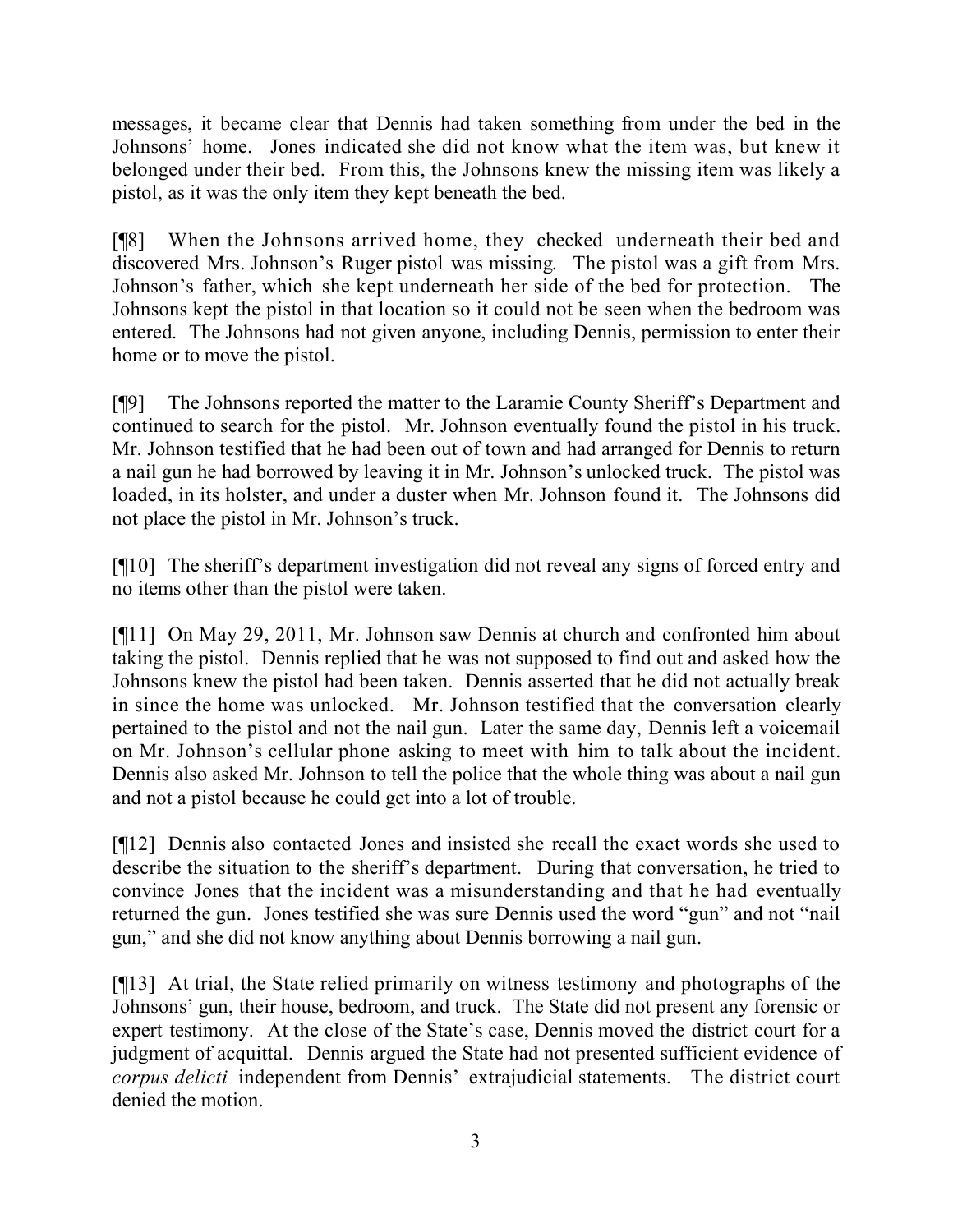[¶14] Dennis did not testify or offer any evidence. Defense counsel gave a brief closing argument. Dennis disagreed with his counsel's closing statement and immediately sought to fire his counsel and proceed *pro se*. The district court granted leave for Dennis to proceed without counsel, but did not allow Dennis to present new evidence or to address the jury as the evidence had been closed and his counsel had already made a closing argument. The jury convicted Dennis of aggravated burglary.

[¶15] Dennis filed *pro se* motions for acquittal and for a mistrial. The district court held a hearing on both motions and denied them.

[¶16] The district court sentenced Dennis to not less than five years, nor more than seven years, of imprisonment, which was suspended in favor of five years of probation. Dennis' term of probation was consecutive to the sentence he received for a federal charge of being a felon in possession of a firearm.

## **B. Jury Instructions**

[¶17] Prior to trial, the State and Dennis submitted proposed jury instructions. The instructions were substantially similar. However, they differed with regard to the elements of aggravated burglary. Dennis offered an instruction on specific intent, which the district court refused.

[¶18] The refused instruction read:

Aggravated Burglary is a specific intent crime.

Specific Intent means more than general intent to commit the act. To prove a crime which involves specific intent, the prosecution must prove beyond a reasonable doubt:

- (1) That the Defendant did the act charged; and
- (2) That he did it with the specific intent described in the crime charged. The specific intent must be proved beyond a reasonable doubt.

[¶19] The district court held the instruction merely repeated the content of other instructions and was confusing as worded. The district court instructed the jury as to the elements of aggravated burglary in Instruction Nos. 4, 5, 6, 7, 8, and 9.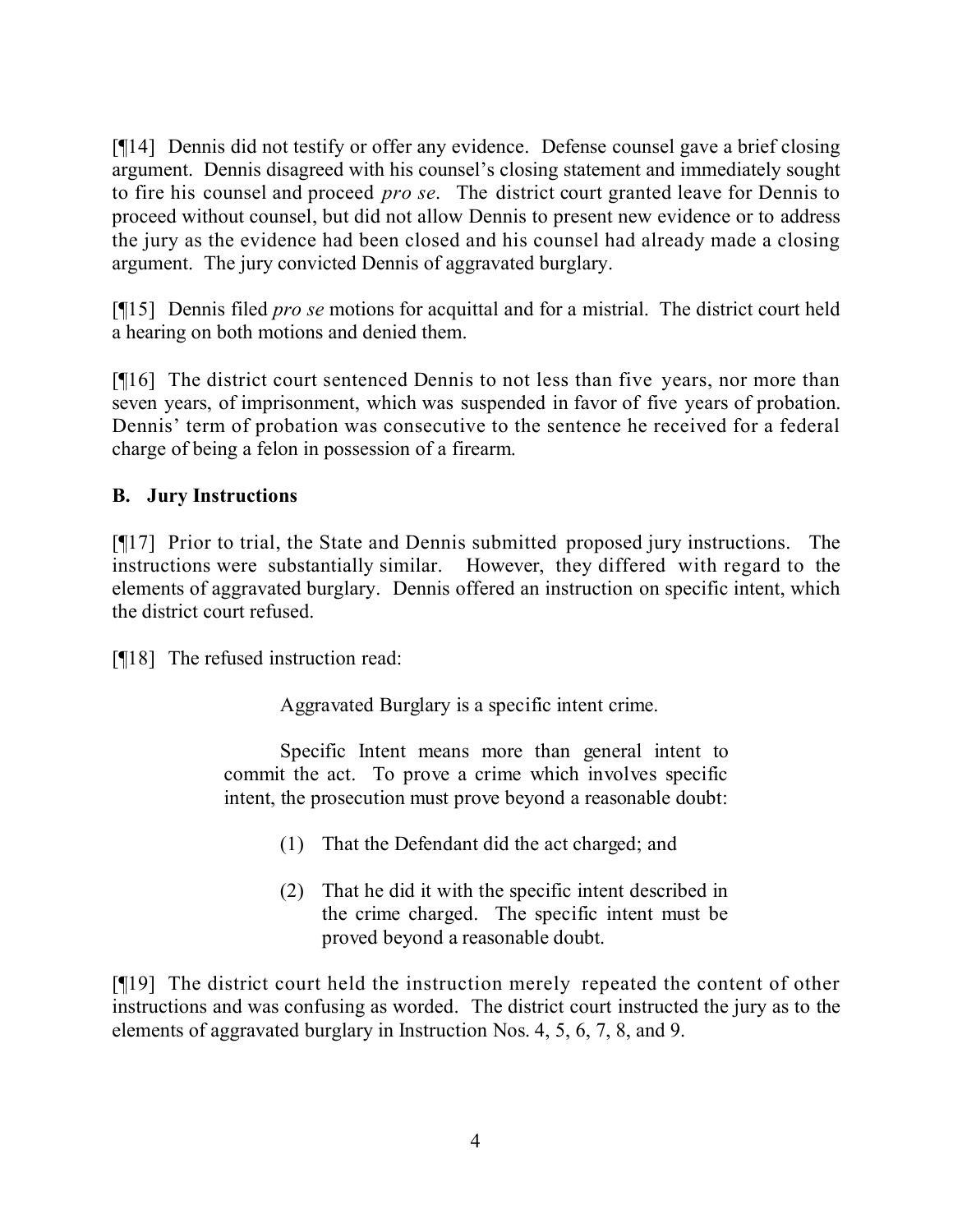#### **Instruction No. 4**

The elements of the crime of Aggravated Burglary, as charged in this case, are as follow:

- 1. On or about the 26th day of May, 2011
- 2. In Laramie County, Wyoming
- 3. The Defendant, Jessy Michael Dennis,
- 4. While in the course of committing the crime of burglary
- 5. Became armed with a deadly weapon.

If you find from your consideration of all the evidence that each of these elements has been proved beyond a reasonable doubt, then you should find the Defendant guilty.

If, on the other hand, you find from your consideration of all the evidence that any of these elements has not been proved beyond a reasonable doubt, then you should find the Defendant not guilty.

#### **Instruction No. 5**

"Burglary" means the act of entering or remaining without authority in a building, occupied structure or vehicle or separately secured or occupied portion thereof, with intent to commit larceny.

#### **Instruction No. 6**

"Occupied structure" means a structure where any person lives or carries on business or other calling, whether or not a person is actually present.

#### **Instruction No. 7**

"Larceny" means the act of stealing, taking and carrying, leading or driving away the property of another with intent to deprive the owner or lawful possessor.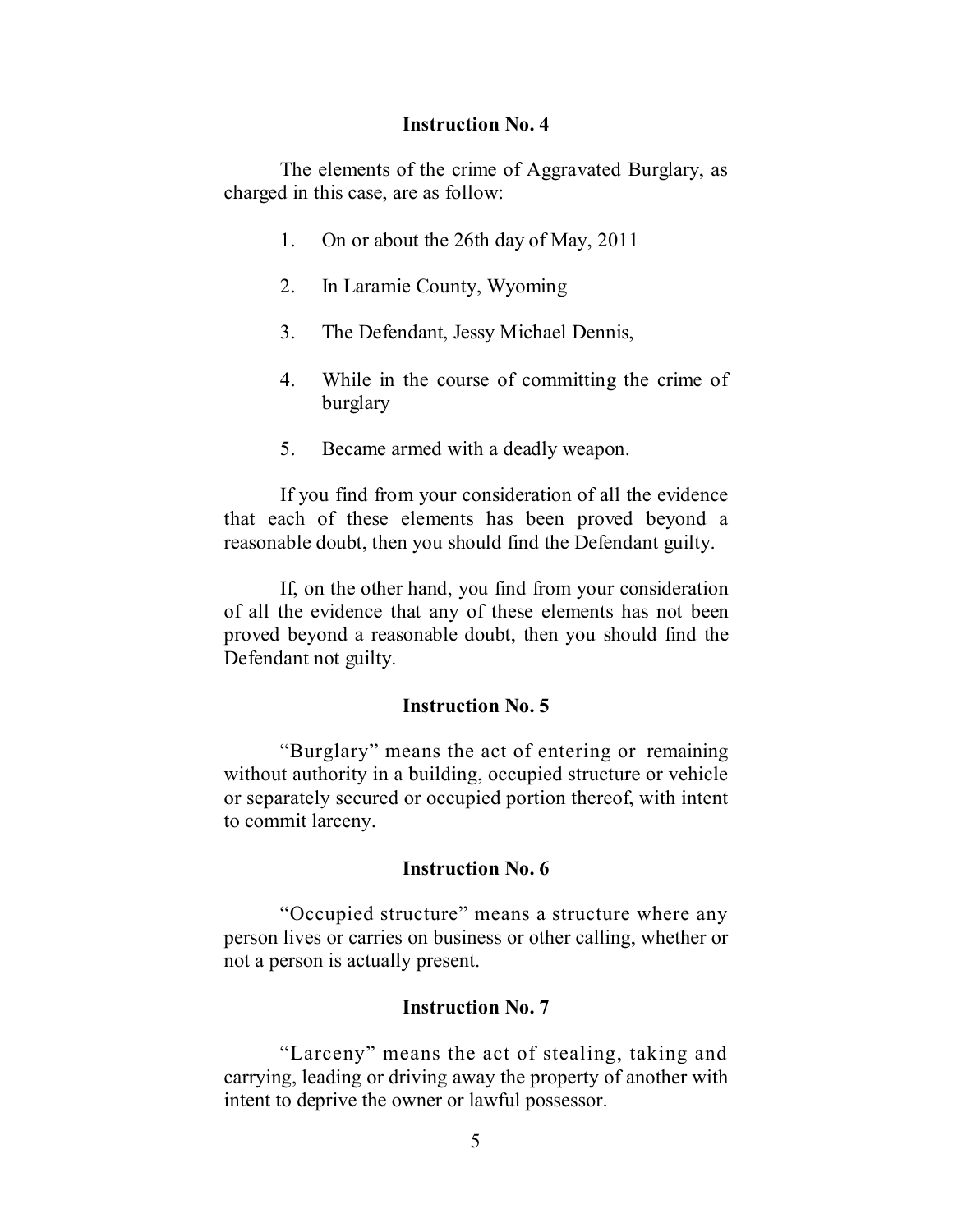## **Instruction No. 8**

"Deprive" means:

- a. To withhold property of another permanently or for so extended a period as to appropriate a major portion of its economic value or with intent to restore only upon payment of reward or other compensation; or
- b. To dispose of property so as to make it unlikely that the owner will recover it.

## **Instruction No. 9**

The term "deadly weapon" includes a firearm.

[¶20] The State proposed instructions on the meaning of "occupied structure" and "deadly weapon," but the district court refused those instructions and instructed the jury on those terms using different wording. Instruction Nos. 4, 5, 7, and 8 were given as proposed by Dennis.

[¶21] Neither party objected to the instructions at the formal instruction conference held on February 7, 2012.

## **DISCUSSION**

## **I**. **Sufficiency of the Evidence**

[¶22] Dennis argues there was insufficient evidence, in the absence of his extrajudicial statements, to convict him of aggravated burglary. He asserts his extrajudicial statements could not be used to convict him because the State did not present sufficient independent evidence of the crime as required by the *corpus delicti* doctrine. He also argues evidence was not presented to contradict the innocent intent he alleges was present in his extrajudicial statements. Dennis contends that he intended the gun be returned to the Johnsons after he used it to commit suicide, therefore he lacked the requisite intent to deprive.

[¶23] We recently reiterated our standard of review for claims of insufficient evidence:

[W]e examine and accept as true the State's evidence and all reasonable inferences which can be drawn from it. We do not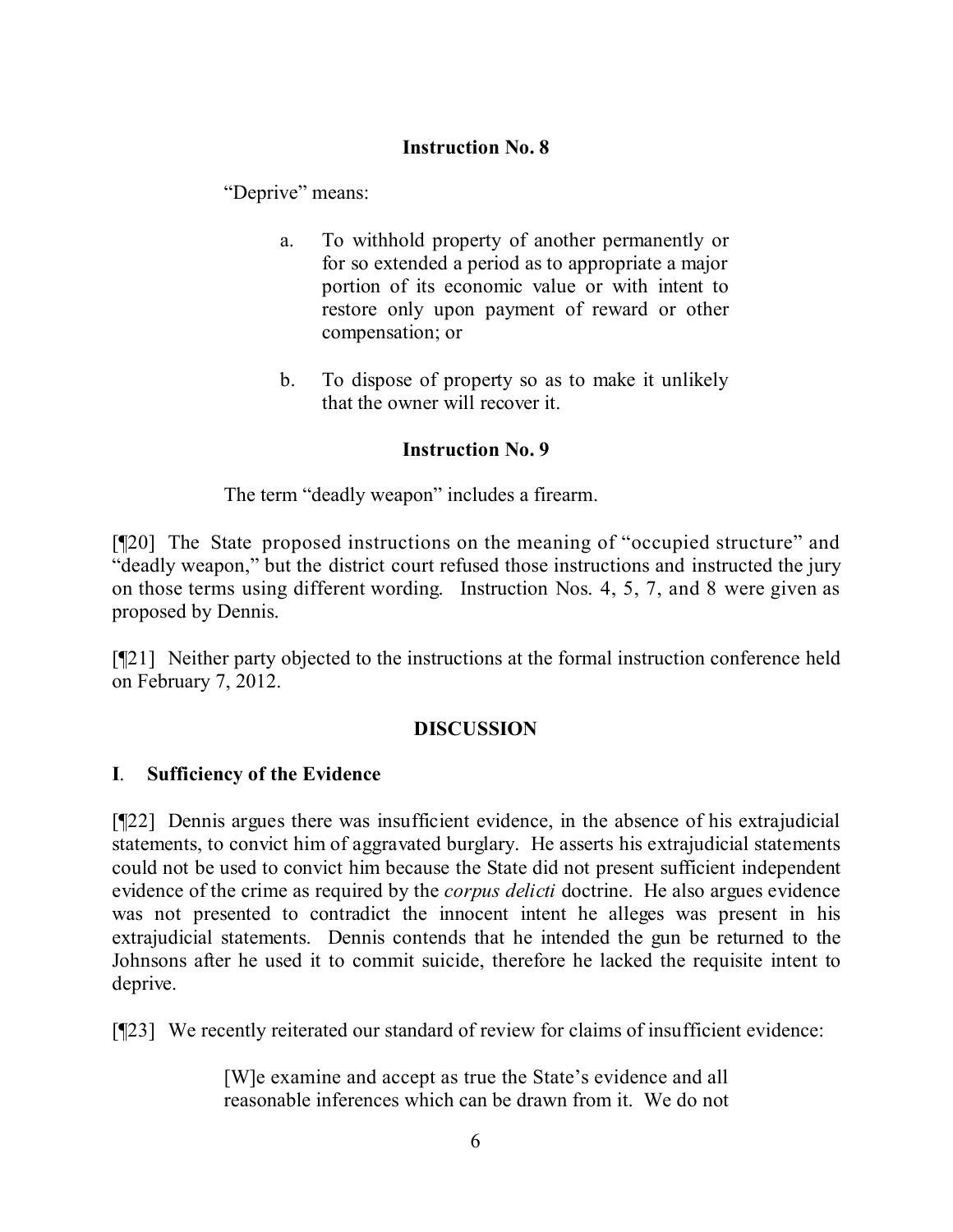consider conflicting evidence presented by the defendant. We do not substitute our judgment for that of the jury; rather, we determine whether a jury could have reasonably concluded each of the elements of the crime was proven beyond a reasonable doubt. This standard applies whether the supporting evidence is direct or circumstantial.

*Craft v. State*, 2013 WY 41, ¶ 18, 298 P.3d 825, 831 (Wyo. 2013) (quoting *Dawes v. State*, 2010 WY 113, ¶ 17, 236 P.3d 303, 307 (Wyo. 2010)).

[¶24] "In Wyoming, 'independent proof of the *corpus delicti* must exist apart from a defendant's extrajudicial confession or admission.'" *Mersereau v. State*, 2012 WY 125, ¶ 65, 286 P.3d 97, 121 (Wyo. 2012) (quoting *Jones v. State*, 2010 WY 44, ¶ 11, 228 P.3d 867, 870 (Wyo. 2010)). However, that corroborating evidence need only consist of substantial evidence that the offense has been committed, so that the evidence as a whole proves beyond a reasonable doubt that the defendant is guilty of the crime charged. *Simmers v. State*, 943 P.2d 1189, 1199 (Wyo. 1997) (citing *Opper v. United States*, 348 U.S. 84, 93, 75 S.Ct. 158, 164-65, 99 L.Ed. 101 (1954)). "It is sufficient if the corroboration supports the essential facts admitted sufficiently to justify a jury inference of their truth. Those facts plus the other evidence besides the admission must, of course, be sufficient to find guilt beyond a reasonable doubt." *Opper*, 348 U.S. at 93, 75 S.Ct. at 164-165. Each case is unique and therefore the quantity and type of independent corroborating evidence depends upon the facts of each case. *Simmers*, 943 P.2d at 1199 (citation omitted). Corroborating evidence may include circumstantial evidence. *Id*.

[¶25] In his initial conversation with Jones, Dennis admitted he entered the Johnsons' home and removed an item from under their bed. In the same conversation, he asked Jones to return the item for him and he provided a detailed description of the Johnsons' home for Jones. When Dennis was confronted by Mr. Johnson at church, he disputed that his actions constituted a burglary because the home was unlocked. He asked Mr. Johnson to tell the police that the incident in question involved a nail gun and not a pistol. When he questioned Jones about what she told law enforcement, Dennis admitted to Jones that the item he removed from the home was a gun and that he returned it to Mr. Johnson's truck.

[¶26] The record in this case contains independent evidence of the crime which corroborates Dennis' extrajudicial statements. Mr. and Mrs. Johnson testified that the pistol was usually stored under Mrs. Johnson's side of the bed. They also testified no one had permission to enter their home or remove the pistol. The Johnsons did not place the pistol in the truck where it was eventually found. Mr. Johnson testified that Dennis knew he would be out of town when he made arrangements with him to return a borrowed nail gun by putting it in Mr. Johnson's unlocked truck. Deputy Wagner testified that there was no sign of forced entry into the home.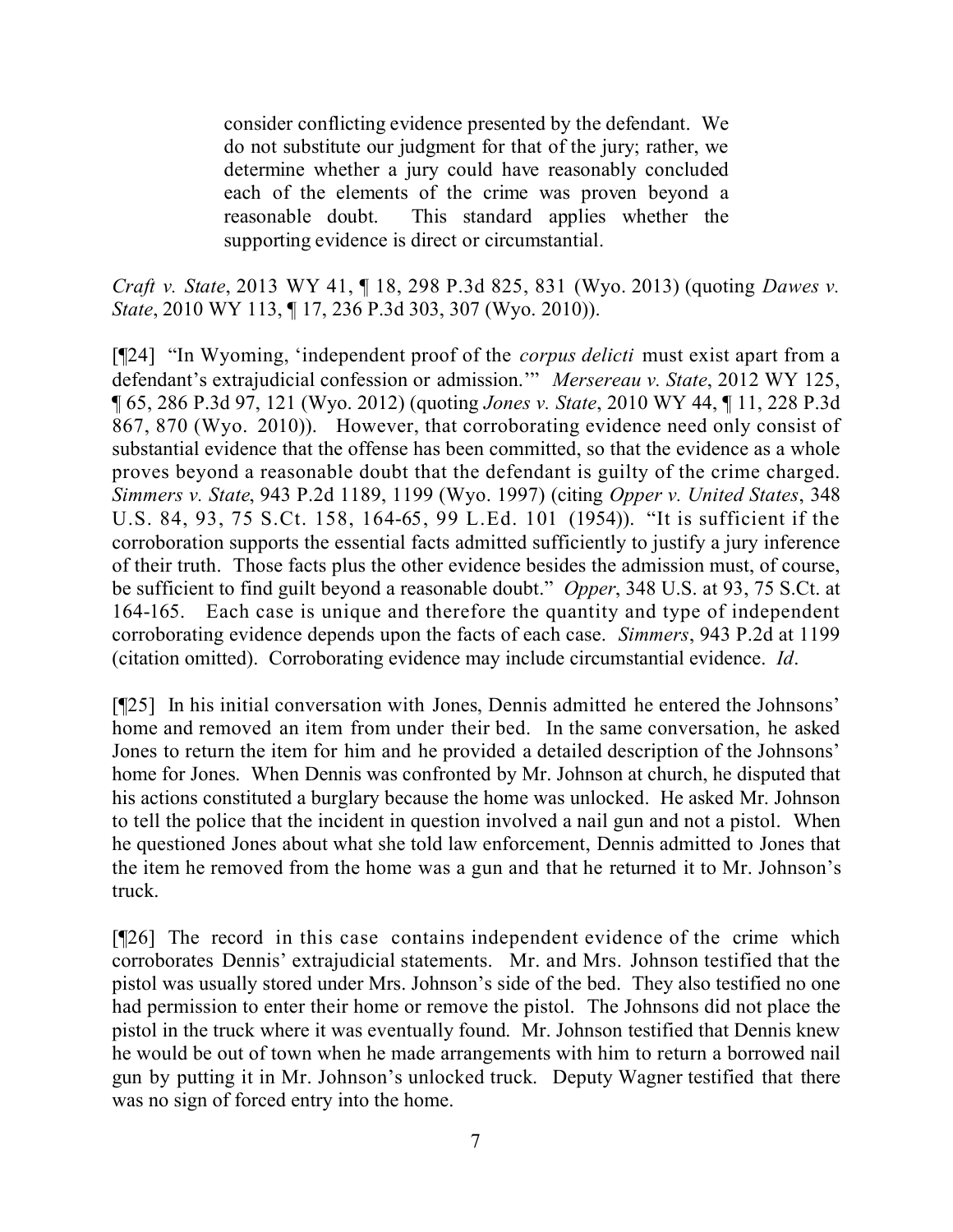[¶27] Jones' testimony also corroborated Dennis' extrajudicial statements. Jones testified she never went into the Johnsons' home, but was able to tell the Johnsons they were missing an item from underneath their bed. The Johnsons in turn testified they knew the item was a pistol because that was the only item they kept under their bed. The evidence in the record, when viewed in total, provides sufficient corroborating evidence of an aggravated burglary.

[¶28] Dennis argues there was insufficient evidence to contradict the innocent intent he expressed in his extrajudicial statements. He contends the inherent intent in his statements was that he only borrowed the pistol to commit suicide. As such, he disputes the evidence sufficiently demonstrated he had a larcenous intent when he took the Johnsons' pistol.

[ $[$ [29] Wyo. Stat. Ann. § 6-3-402(a) (LexisNexis 2011) defines larceny:

(a) A person who steals, takes and carries, leads or drives away property of another with intent to deprive the owner or lawful possessor is guilty of larceny.

Deprive is defined as:

(A) To withhold property of another permanently or for so extended a period as to appropriate a major portion of its economic value or with intent to restore only upon payment of reward or other compensation; or

(B) To dispose of the property so as to make it unlikely that the owner will recover it.

Wyo. Stat. Ann. § 6-3-401(a)(ii) (LexisNexis 2011).

[¶30] "The intent to steal can be established by a wide variety of direct and circumstantial evidence." *Bush v. State*, 908 P.2d 963, 967 (Wyo. 1995). The return of property does not defeat proof of an initial intent to steal. *E.g., Wetherelt v. State*, 864 P.2d 449, 452 (Wyo. 1993) (holding there was sufficient evidence for a larceny conviction even when a defendant returned some of the victim's property). Nevertheless, "[w]e have consistently held that, even though it is possible to draw other inferences from the evidence which has been presented, the jury has the responsibility to resolve conflicts in the evidence." *Swanson v. State*, 981 P.2d 475, 479 (Wyo. 1999) (citations omitted).

[¶31] Dennis told Jones he had been inside the Johnsons' home before the pistol was discovered missing. He gave Jones a detailed explanation of the layout of the home, and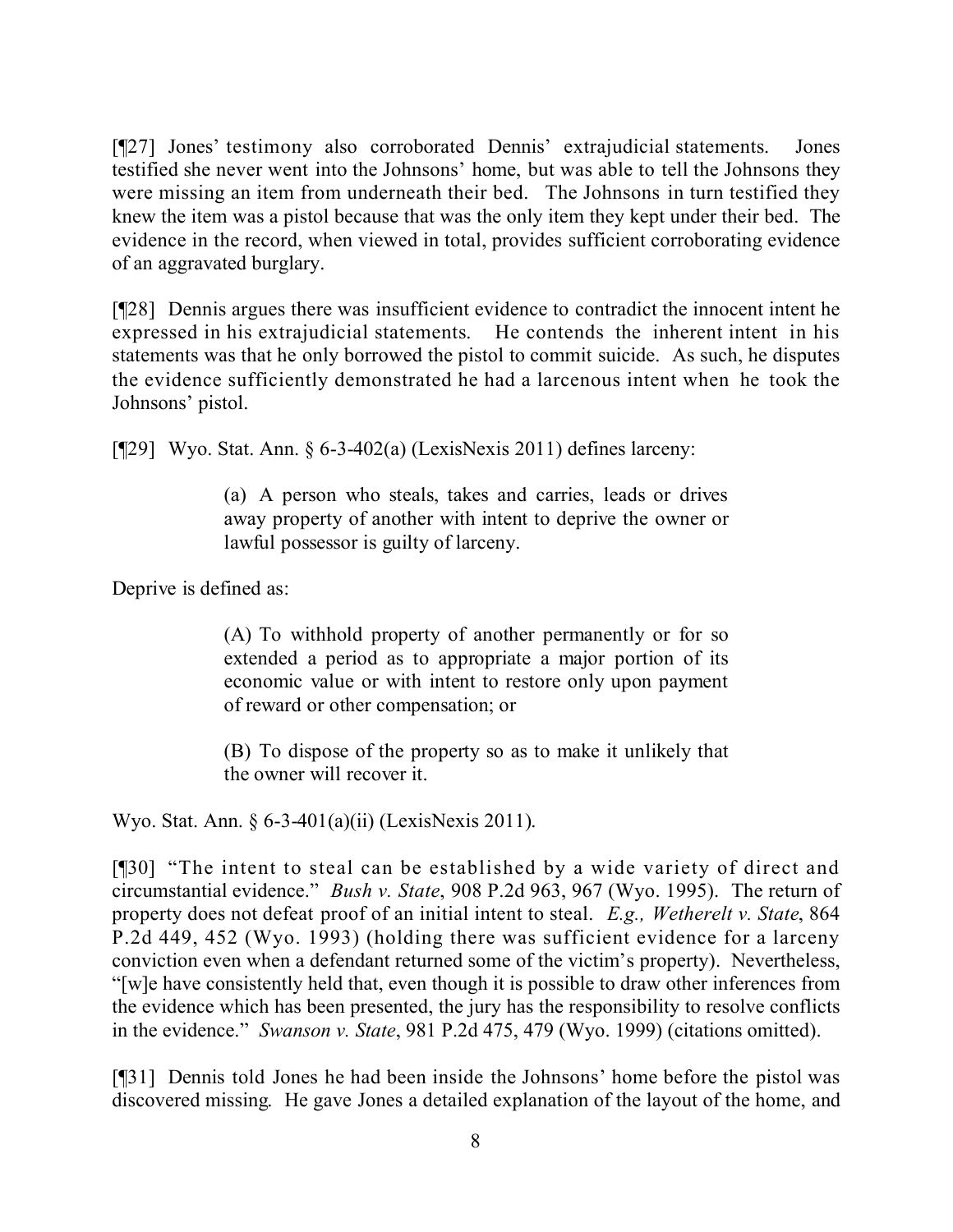he admitted he entered the home without permission when the Johnsons were not present. He also sought to conceal his crime. He asked Jones to return the stolen pistol. He told Mr. Johnson that he was never supposed to find out about the missing gun. He quizzed Jones about the exact language she used to describe the incident to law enforcement and asked Mr. Johnson to tell authorities the whole incident was about a nail gun instead of a pistol. Attempts at concealing a crime support an inference of an intent to deprive. *E.g., Walston v. State*, 954 P.2d 987, 989 (Wyo. 1998) ("[e]vidence to support the inference of appellant's intent to steal includes the fact that . . . he initially denied being in the home when questioned by an officer; he pawned the stolen items using an alias . . . ."); *Leppek v. State*, 636 P.2d 1117, 1119 (Wyo. 1981); *Mirich v. State*, 593 P.2d 590, 593 (Wyo. 1979); *see e.g. Dreiman v. State*, 825 P.2d 758, 761 (Wyo. 1992) (holding that the return of keys and a calendar after copying them still qualified as an intent to deprive the victim of their property).

[¶32] Dennis insists that his intent upon entering the Johnsons' home does not qualify as an intent to deprive because his statements make clear he borrowed the Johnsons' pistol to commit suicide. He relies on *Eagan v. State*, 58 Wyo. 167, 128 P.2d 215, 226 (1942), to argue his alleged innocent motive cannot be disregarded and that, accordingly, there was no proof of his intent to deprive the Johnsons' of their pistol*.* In *Eagan* we said:

> Where an accused is the sole witness of a transaction charged as a crime, as in the case at bar, his testimony cannot be arbitrarily rejected, and if his credibility has not been impeached, and his testimony is not improbable, and is not inconsistent with the facts and circumstances shown, but is reasonably consistent therewith, then his testimony should be accepted.

128 P.2d at 226 (citations omitted). The State argues *Eagan* is inapplicable here because Dennis' credibility was impeached. After a review of the record, we agree with the State.

[¶33] Dennis' admissions raised considerable doubt about his credibility. He asked Mr. Johnson to lie to law enforcement about the details of the incident and told him he was never supposed to know that Dennis had taken the gun. Dennis admitted entering the Johnsons' home without their permission and tried to have Jones re-enter the home, again without the Johnsons' permission, to return the pistol for him. When viewing these admissions in a light most favorable to the State, a jury could have reasonably doubted Dennis' credibility.

[¶34] Alternatively, Dennis' alleged intent upon entering the home is not inconsistent with an intent to deprive. Dennis asserts his intent upon entering the home was to borrow the Johnsons' gun to commit suicide. A reasonable jury could find that, by entering the home with such an intent, he did not plan on returning the pistol--if he had accomplished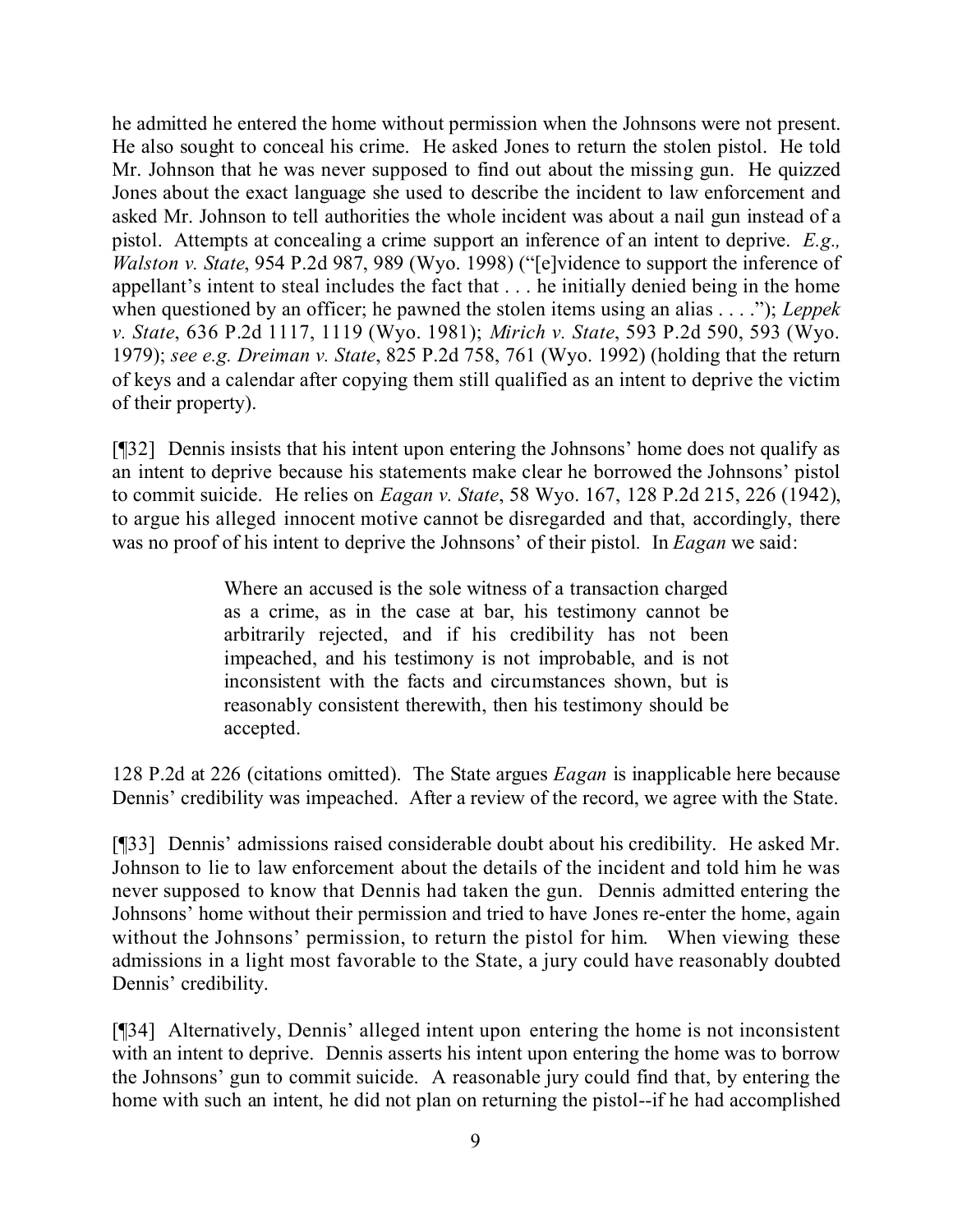his goal of committing suicide, then he would have lacked the capacity to return the gun. As a result, Dennis' own alleged intent for entering the home was consistent with an intent to permanently deprive the Johnsons of their pistol or to dispose of it so as to make it unlikely that the Johnsons would recover it.

# **II. Jury Instructions**

[¶35] Dennis contends the district court abused its discretion by refusing to give his proposed instruction on specific intent. He argues that the jury instructions did not adequately explain that intent to commit a larceny must be proven beyond a reasonable doubt.

[¶36] This Court grants trial courts "wide latitude in instructing the jury and, as long as the instructions correctly state the law and the entire charge covers the relevant issue, reversible error will not be found." *Mowery v. State*, 2011 WY 38, ¶ 13, 247 P.3d 866, 870 (Wyo. 2011) (quoting *Iseli v. State*, 2007 WY 102, ¶ 9, 160 P.3d 1133, 1135 (Wyo. 2007)). The test for instructions is "whether the instructions leave no doubt as to the circumstances under which the crime can be found to have been committed." *Burnett v. State*, 2011 WY 169, ¶ 14, 267 P.3d 1083, 1087 (Wyo. 2011) (quoting *Bloomfield v. State*, 2010 WY 97, ¶ 15, 234 P.3d 366, 373 (Wyo. 2010)). "The refusal to give a requested jury instruction is reviewed for an abuse of discretion." *Mowery*, 2011 WY 38, ¶ 13, 247 P.3d at 870 (citing *Pina v. Christensen*, 2009 WY 64, ¶ 8, 206 P.3d 1298, 1300 (Wyo. 2009)).

[¶37] Dennis proposed the following instruction on specific intent:

Aggravated burglary is a specific intent crime.

Specific Intent means more than the general intent to commit the act. To prove a crime which involves specific intent, the prosecution must prove beyond a reasonable doubt:

- (1) That the Defendant did the act charged; and
- (2) That he did it with the specific intent described in the crime charged. The specific intent must be proved beyond a reasonable doubt.

[¶38] The district court found the instruction to be duplicative of other instructions and potentially confusing. Dennis claims that his defense was that he lacked the required intent for the crime charged and that this instruction was his "theory of defense" instruction. "[A] defendant has the right to have instructions on his theory of the case or his theory of defense presented to the jury if the instructions sufficiently inform the jury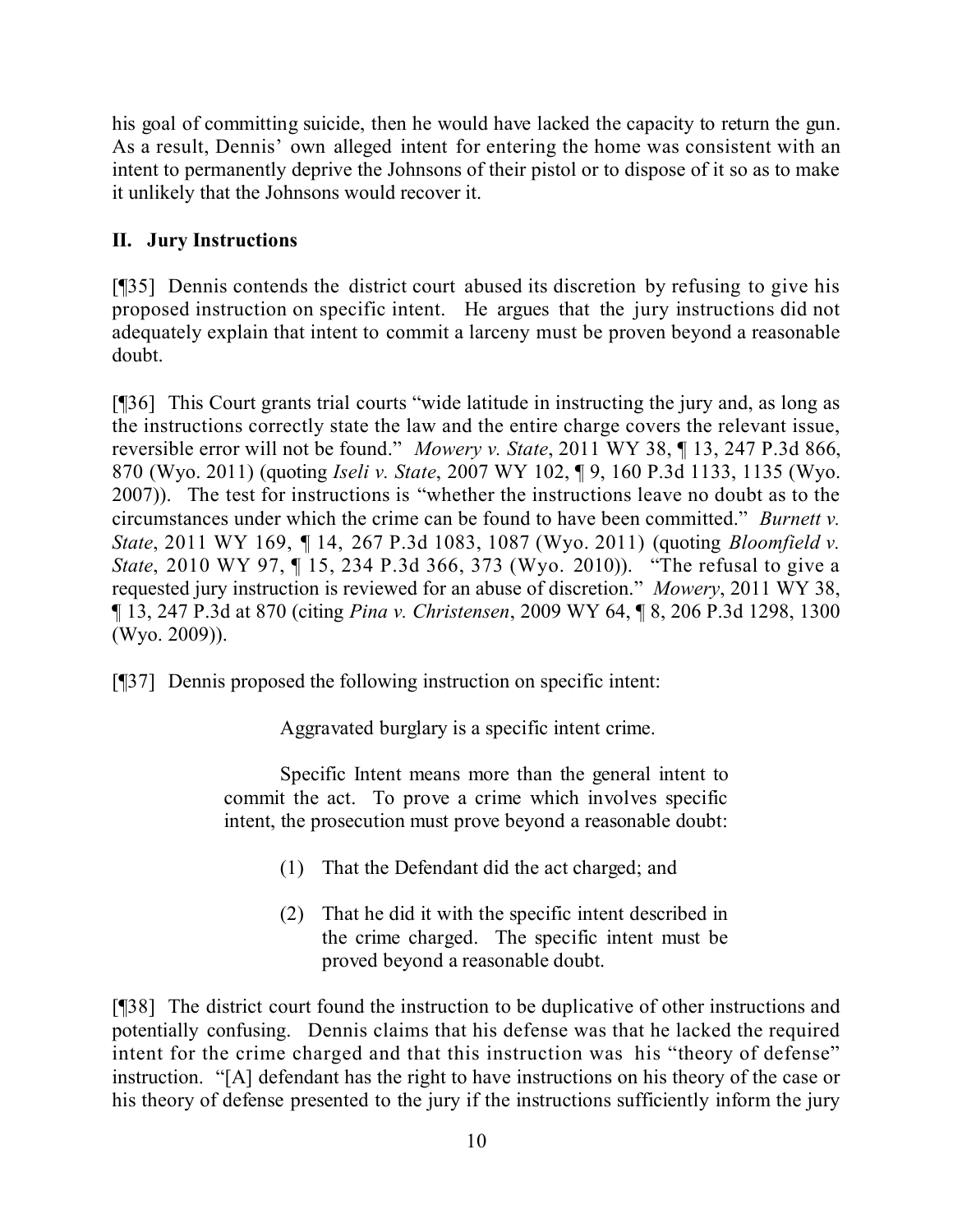of the theory or defense and if competent evidence exists which supports the law expressed in the instructions." *Olsen v. State*, 2003 WY 46, ¶ 134, 67 P.3d 536, 585 (Wyo. 2003) (citation omitted). However, refusing to give an instruction because it is redundant is not an abuse of discretion. *Iseli*, 2007 WY 102, ¶ 15, 160 P.3d at 1138. "A trial court may properly refuse to give a proposed instruction if it is erroneous, confusing, argumentative, or if the instruction unduly emphasizes one aspect of the case, the law, or the defendant's version of the events." *Farmer v. State*, 2005 WY 162, ¶ 23, 124 P.3d 699, 707 (Wyo. 2005) (citations omitted). Furthermore, a "trial court can properly refuse an instruction which merely rephrases the jury's obligation to find all elements beyond a reasonable doubt . . . ." *Chavez-Becerra v. State*, 924 P.2d 63, 67 (Wyo. 1996) (citing *Virgilio v. State*, 834 P.2d 1125, 1128 (Wyo. 1992)).

[¶39] Dennis' proposed "theory of defense" was that the State simply had not met its burden of proving the specific intent element of aggravated burglary. Such a claim does not require a theory of defense instruction as it is more appropriately categorized as a claim of innocence. Dennis' proposed instruction duplicated the more specific instructions on the elements of aggravated burglary contained in Instruction Nos. 4, 5, 7 and 8. Instruction No. 4 made clear the State had to prove beyond a reasonable doubt that Dennis committed the crime of burglary. Instruction No. 5 outlined the required specific intent for burglary including an intent to commit a larceny. Instruction Nos. 7 and 8, by defining larceny and deprive, further detailed that the intent to commit a larceny requires an intent to deprive.

[¶40] Accordingly, Instruction Nos. 4, 5, 7, and 8, when read together, provided a detailed and contextualized question, concerning intent, for the jury to consider. Indeed, we have noted that, "juries should be instructed as to the appropriate intent that is an element of the particular crime; it is more important that the jury understand what exactly they [are required] to determine." *Keats v. State*, 2003 WY 19, ¶ 13, 64 P.3d 104, 108 (Wyo. 2003) (internal citation and quotation marks omitted) (quoting *Reilly v. State*, 2002 WY 156, ¶ 9, 55 P.3d 1259, 1262-63 (Wyo. 2002) *abrogated by Granzer v. State*, 2008 WY 118, 193 P.3d 266 (Wyo. 2008)). The district court did not abuse its discretion by refusing Dennis' proposed specific intent instruction. The proposed instruction presented an ambiguous and duplicative question for the jury to answer. "[A] defendant is not entitled to a particularly worded jury instruction where jury instructions given cover the substance of the requested jury instruction." *Ortega v. State*, 966 P.2d 961, 966 (Wyo. 1998) (citation omitted). The district court properly refused a redundant instruction. *Iseli*, 2007 WY 102, ¶ 15, 160 P.3d at 1138.

[¶41] Dennis also argues that the following instructions failed to adequately inform the jury of the level of specific intent required to convict him: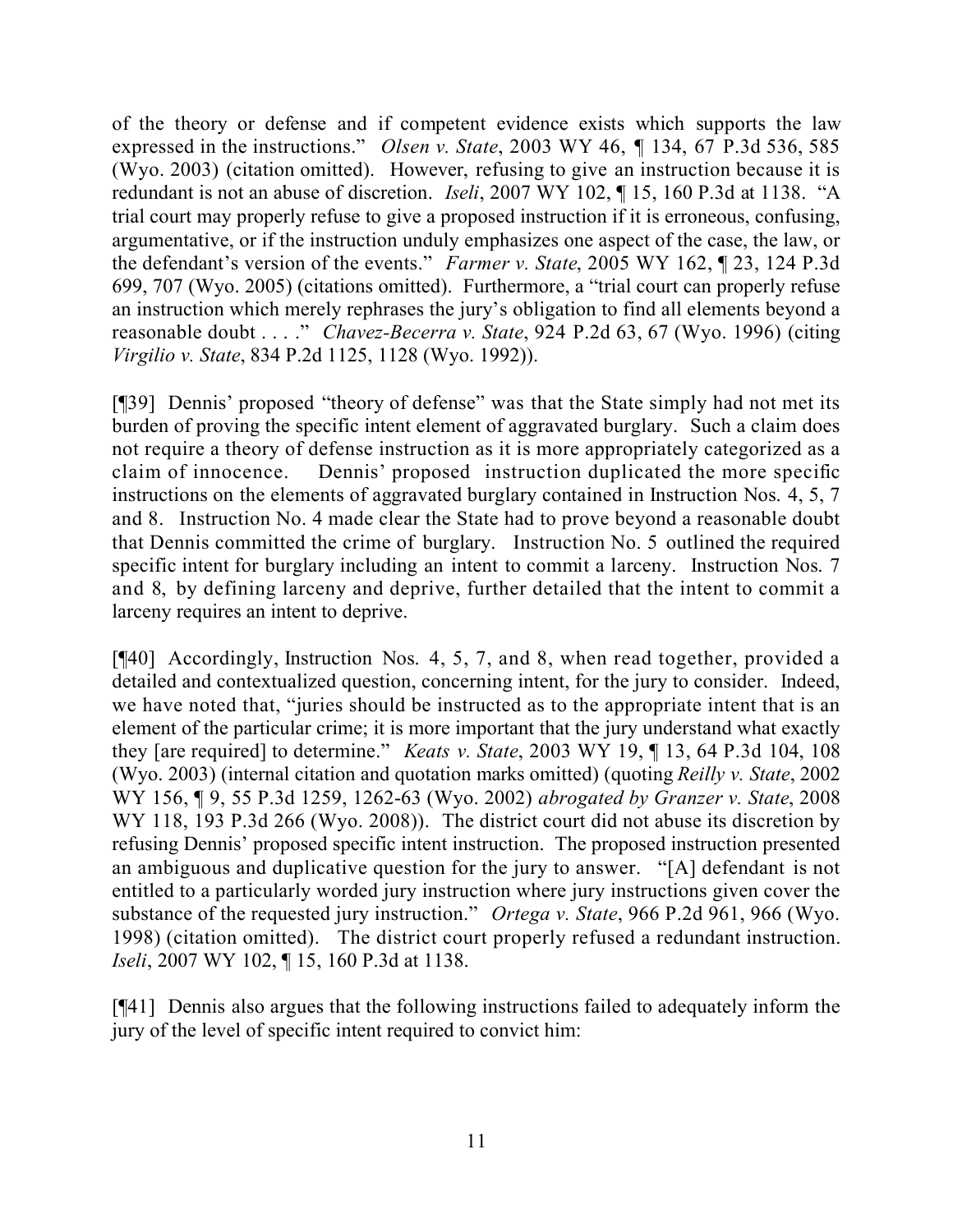# **Instruction No. 4 [2]**

The elements of the crime of Aggravated Burglary, as charged in this case, are as follows:

- 1. On or about the 26th day of May, 2011
- 2. In Laramie County, Wyoming
- 3. The Defendant, Jessy Michael Dennis
- 4. While in the course of committing the crime of burglary
- 5. Became armed with a deadly weapon.

If you find from your consideration of all the evidence that each of these elements has been proved beyond a reasonable doubt, then you should find the Defendant guilty.

If, on the other hand, you find from your consideration of all the evidence that any of these elements has not been proved beyond a reasonable doubt, then you should find the Defendant not guilty.

#### **Instruction No. 5**

"Burglary" means the act of entering or remaining without authority in a building, occupied structure or vehicle or separately secured or occupied portion thereof, with intent to commit larceny.

#### **Instruction No. 7**

"Larceny" means the act of stealing, taking and carrying, leading or driving away the property of another with intent to deprive the owner or lawful possessor.

<sup>&</sup>lt;sup>2</sup> Instruction No. 4 mimics the instruction on the elements of aggravated burglary found in the Wyoming Criminal Pattern Instructions 33.01C (2009).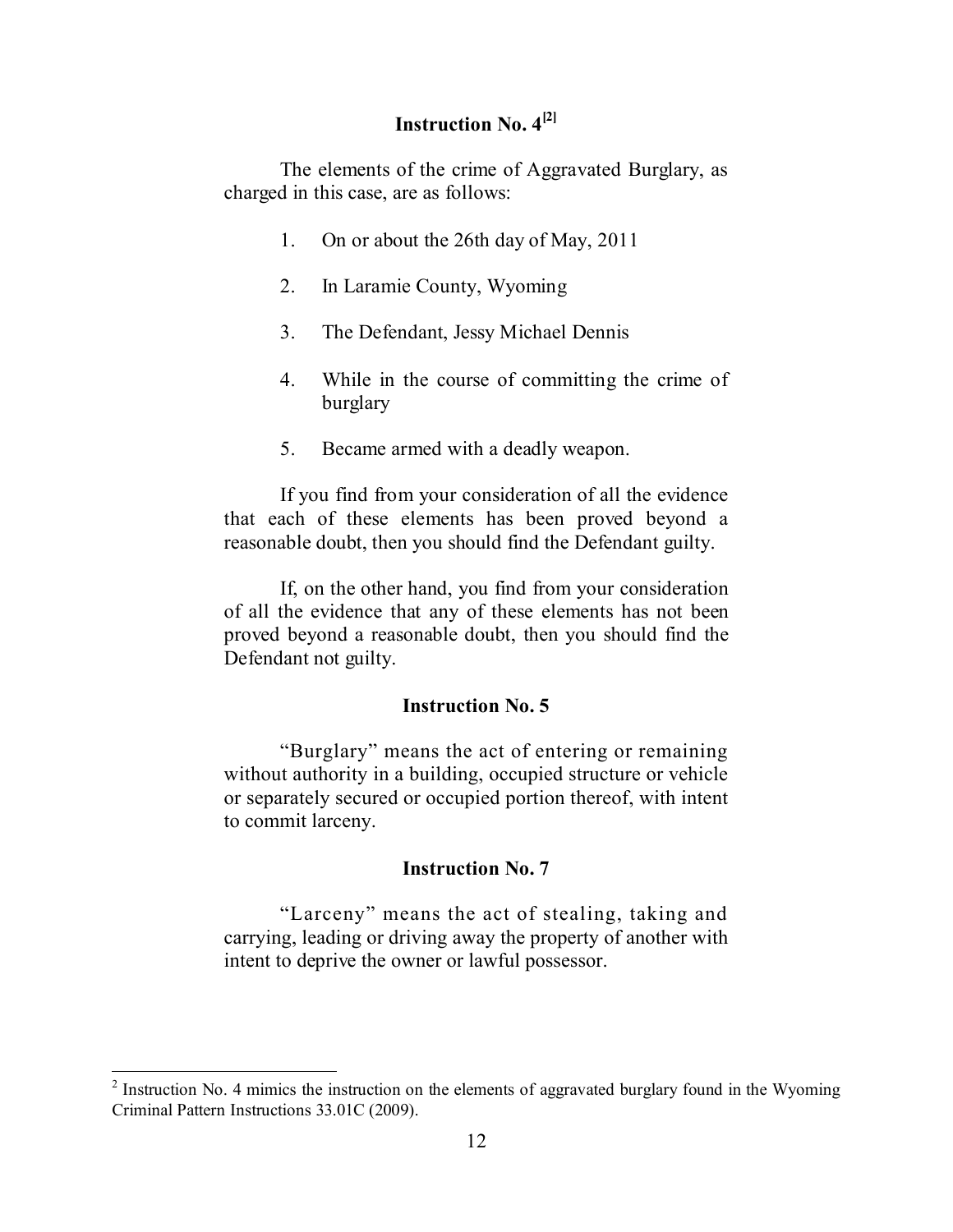### **Instruction No. 8**

"Deprive" means:

- a. To withhold property of another permanently or for so extended a period as to appropriate a major portion of its economic value or with intent to restore only upon payment of reward or other compensation; or
- b. To dispose of the property so as to make it unlikely that the owner will recover it.

[¶42] Dennis did not object to the instructions actually given to the jury; "our review is therefore confined to a search for plain error." *Magnus v. State*, 2013 WY 13, ¶ 23, 293 P.3d 459, 467 (Wyo. 2013) (citing *Sandoval v. State*, 2009 WY 121, ¶ 6, 217 P.3d 393, 395 (Wyo. 2009)). "Our plain error analysis requires that an appellant 'establish, by reference to the record, a violation of a clear and unequivocal rule of law in a clear and obvious, not merely arguable, way and that the violation adversely affected a substantial right resulting in material prejudice.'" *Magnus*, 2013 WY 13, ¶ 23, 293 P.3d at 467 (quoting *Joreski v. State*, 2012 WY 143, ¶ 11, 288 P.3d 413, 416 (Wyo. 2012)). Material prejudice is shown when a reasonable possibility exists that, but for the error, the jury would have returned a more favorable verdict. *Craft v. State*, 2012 WY 166, ¶ 21, 291 P.3d 306, 312 (Wyo. 2012) (citation omitted).

[¶43] "The purpose of jury instructions is to provide the jury with a foundational legal understanding to enable a reasoned application of the facts to the law. It is crucial that the trial court 'correctly state the law and adequately cover the relevant issues.'" *Walker v. State*, 2012 WY 1, ¶ 10, 267 P.3d 1107, 1111 (Wyo. 2012) (internal and external citations omitted). "We do not single out individual jury instructions or parts of them, but rather, we consider the jury instructions as a whole." *Burnett*, 2011 WY 169, ¶ 14 267 P.3d at 1087 (citing *Bloomfield*, 2010 WY 97, ¶ 9, 234 P.3d at 369). "A person is guilty of aggravated burglary in violation of Wyo. Stat. Ann.  $\S 6-3-301(c)(i)$  if he, 'in the course of committing the crime of burglary . . . [i]s or becomes armed with or uses a deadly weapon.'" *Counts v. State*, 2012 WY 70, ¶ 50, 277 P.3d 94, 108 (Wyo. 2012). Dennis had to enter the Johnsons' house without their permission and with the intent to commit a larceny in their home to be guilty of a burglary. *Id*. at ¶ 59, 277 P.3d at 110-11 (citing Wyo. Stat. Ann.  $\S 6-3-301(a)$ ). Larceny occurs when "a person . . . steals, takes and carries, leads or drives away property of another with intent to deprive the owner or lawful possessor . . . ." *Powell v. State*, 2012 WY 106, ¶ 7, 282 P.3d 163, 165 (Wyo. 2012) (quoting Wyo. Stat. Ann.  $\S 6-3-402(a)$ ). In reviewing Instruction Nos. 4, 5, 7 and 8, and in light of Wyo. Stat. Ann. § 6-3-301, we find the instructions adequately informed